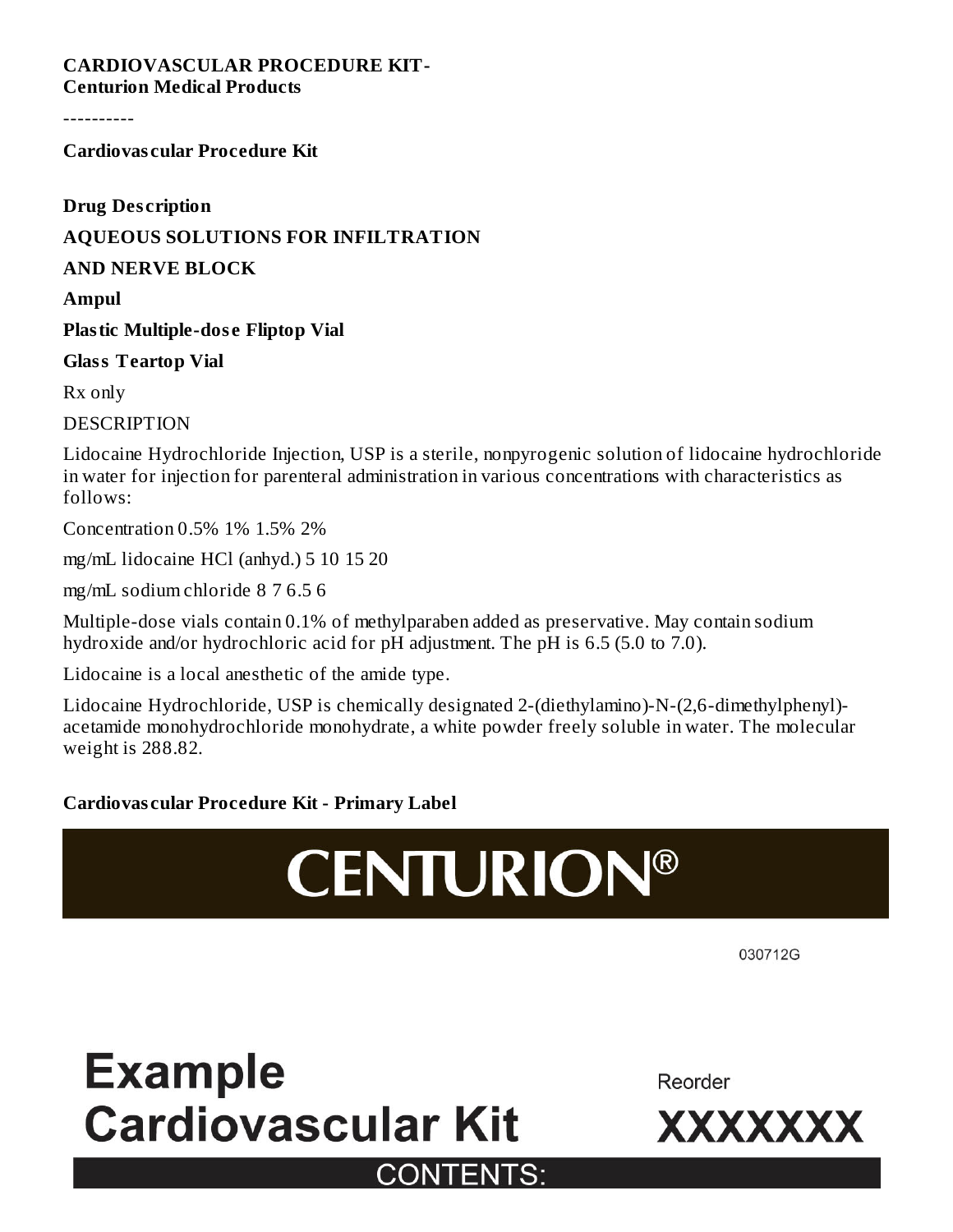1 CSR WRAP **1 FENESTRATED DRAPE** 1 PAIR of GLOVES 1 DRAPE **2 GAUZE SPONGES 1 AMPULE CRACKER** 1 LIDOCAINE HCI SOLUTION 2 SYRINGES<sup>[1]</sup> 1 FILTER NEEDLE [1,2] 1 SAFETY NEEDLE<sup>[1]</sup> 1 NEEDLE CUBE 1 PANEL OF LABELS 1 TRAY

### **Example Only - Components & Title May Vary**





NOTES: 1) Non-Pyrogenic. 2) Not for injection. Store between 20-25°C (68-77°F).



CAUTION: Federal law (USA) restricts this device to sale by or on the order of a physician.

CENTURION MEDICAL PRODUCTS CORP. | WILLIAMSTON | MI | 48895 USA | 800.248.4058 | www.centurionmp.com

MM1

**CARDIOVASCULAR PROCEDURE KIT**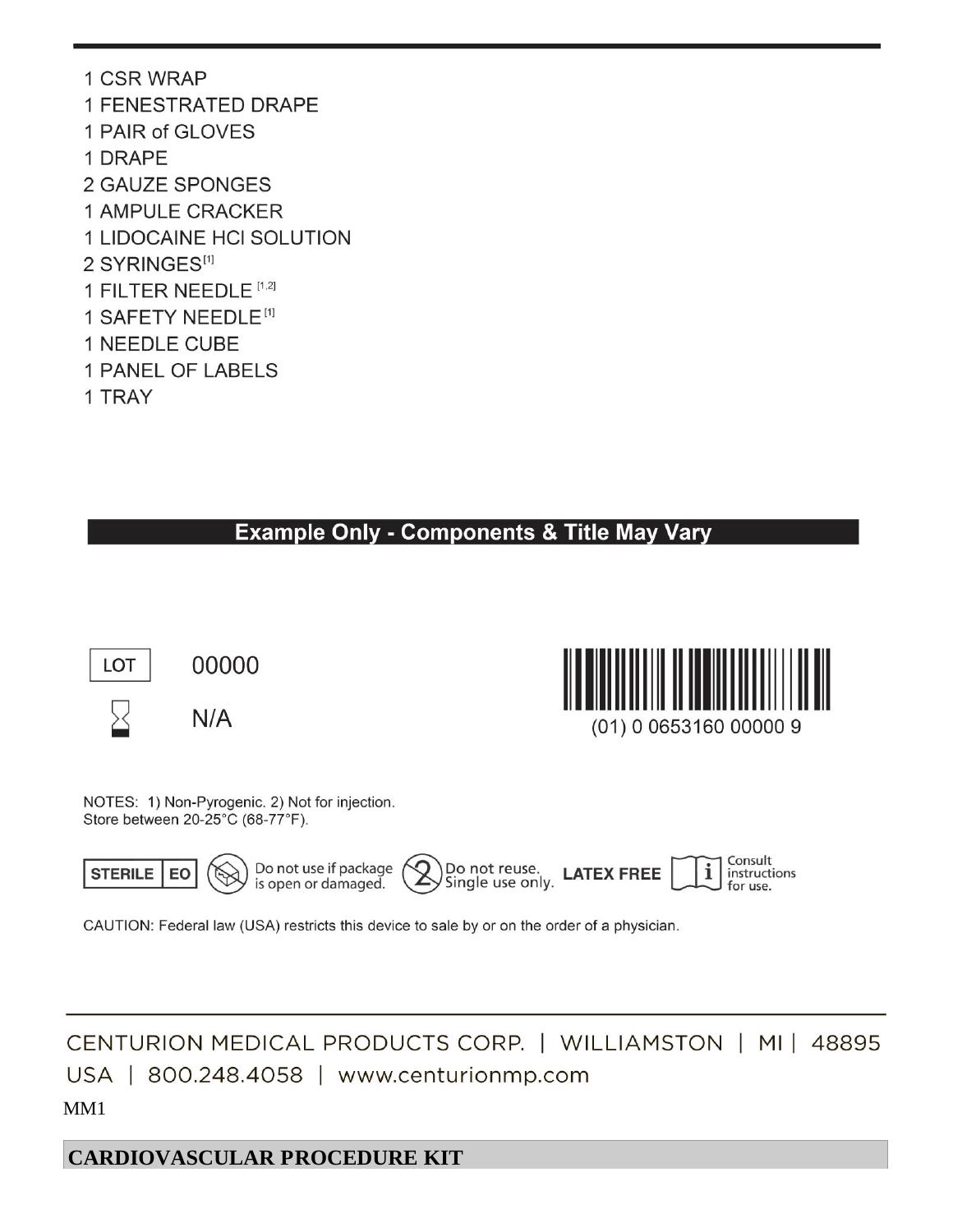|                                                                                                   | cardiovascular procedure kit kit                      |                    |                               |                                      |  |  |
|---------------------------------------------------------------------------------------------------|-------------------------------------------------------|--------------------|-------------------------------|--------------------------------------|--|--|
| <b>Product Information</b>                                                                        |                                                       |                    |                               |                                      |  |  |
|                                                                                                   |                                                       |                    |                               |                                      |  |  |
| Product Type                                                                                      | MEDICAL DEVICE                                        | Item Code (Source) |                               | NHRIC: 24840-1103                    |  |  |
|                                                                                                   |                                                       |                    |                               |                                      |  |  |
| Packaging                                                                                         |                                                       |                    |                               |                                      |  |  |
| <b>Item Code</b><br>#                                                                             | <b>Package Description</b>                            |                    | <b>Marketing Start Date</b>   | <b>Marketing End Date</b>            |  |  |
| 1 NHRIC: 24840-1103-2                                                                             | 10 in 1 CASE                                          |                    |                               |                                      |  |  |
| 1   NHRIC: 248 40 - 110 3 - 1                                                                     | 1 in 1 PACKAGE, COMBINATION                           |                    |                               |                                      |  |  |
|                                                                                                   |                                                       |                    |                               |                                      |  |  |
| <b>Quantity of Parts</b>                                                                          |                                                       |                    |                               |                                      |  |  |
| Part#                                                                                             | <b>Package Quantity</b>                               |                    | <b>Total Product Quantity</b> |                                      |  |  |
| Part 1 1 AMPULE                                                                                   |                                                       | $20$ mL            |                               |                                      |  |  |
|                                                                                                   |                                                       |                    |                               |                                      |  |  |
|                                                                                                   |                                                       |                    |                               |                                      |  |  |
| Part 1 of 1                                                                                       |                                                       |                    |                               |                                      |  |  |
| <b>LIDOCAINE HYDROCHLORIDE</b>                                                                    |                                                       |                    |                               |                                      |  |  |
|                                                                                                   | lidocaine hydrochloride anhydrous injection, solution |                    |                               |                                      |  |  |
|                                                                                                   |                                                       |                    |                               |                                      |  |  |
| <b>Product Information</b>                                                                        |                                                       |                    |                               |                                      |  |  |
| NDC:0409-4776<br>Item Code (Source)                                                               |                                                       |                    |                               |                                      |  |  |
| <b>Route of Administration</b><br><b>INFILTRATION</b>                                             |                                                       |                    |                               |                                      |  |  |
|                                                                                                   |                                                       |                    |                               |                                      |  |  |
| <b>Active Ingredient/Active Moiety</b>                                                            |                                                       |                    |                               |                                      |  |  |
|                                                                                                   | <b>Ingredient Name</b>                                |                    |                               | <b>Basis of Strength</b><br>Strength |  |  |
| LIDO CAINE HYDRO CHLO RIDE ANHYDRO US (UNII: EC2CNF7XFP) (Lido caine - LIDO CAINE HYDRO CHLO RIDE |                                                       |                    | $15 \text{ mg}$               |                                      |  |  |
| UNII:98PI200987)                                                                                  |                                                       | <b>ANHYDROUS</b>   |                               | in $1 mL$                            |  |  |
|                                                                                                   |                                                       |                    |                               |                                      |  |  |
| <b>Inactive Ingredients</b>                                                                       |                                                       |                    |                               |                                      |  |  |
|                                                                                                   | <b>Ingredient Name</b>                                |                    |                               | Strength                             |  |  |
| Sodium Chloride (UNII: 451W47IQ8X)                                                                |                                                       |                    |                               | $6.5$ mg in $1$ mL                   |  |  |
| Water (UNII: 059QF0KO0R)                                                                          |                                                       |                    |                               |                                      |  |  |
| Sodium Hydroxide (UNII: 55X04QC32I)                                                               |                                                       |                    |                               |                                      |  |  |
| Hydrochloric Acid (UNII: QTT17582CB)                                                              |                                                       |                    |                               |                                      |  |  |
|                                                                                                   |                                                       |                    |                               |                                      |  |  |
| <b>Packaging</b>                                                                                  |                                                       |                    |                               |                                      |  |  |
| <b>Item Code</b><br>#                                                                             | <b>Package Description</b>                            |                    | <b>Marketing Start Date</b>   | <b>Marketing End Date</b>            |  |  |
| 1   NDC:0409-4776-01                                                                              | 20 mL in 1 AMPULE                                     |                    |                               |                                      |  |  |
|                                                                                                   |                                                       |                    |                               |                                      |  |  |